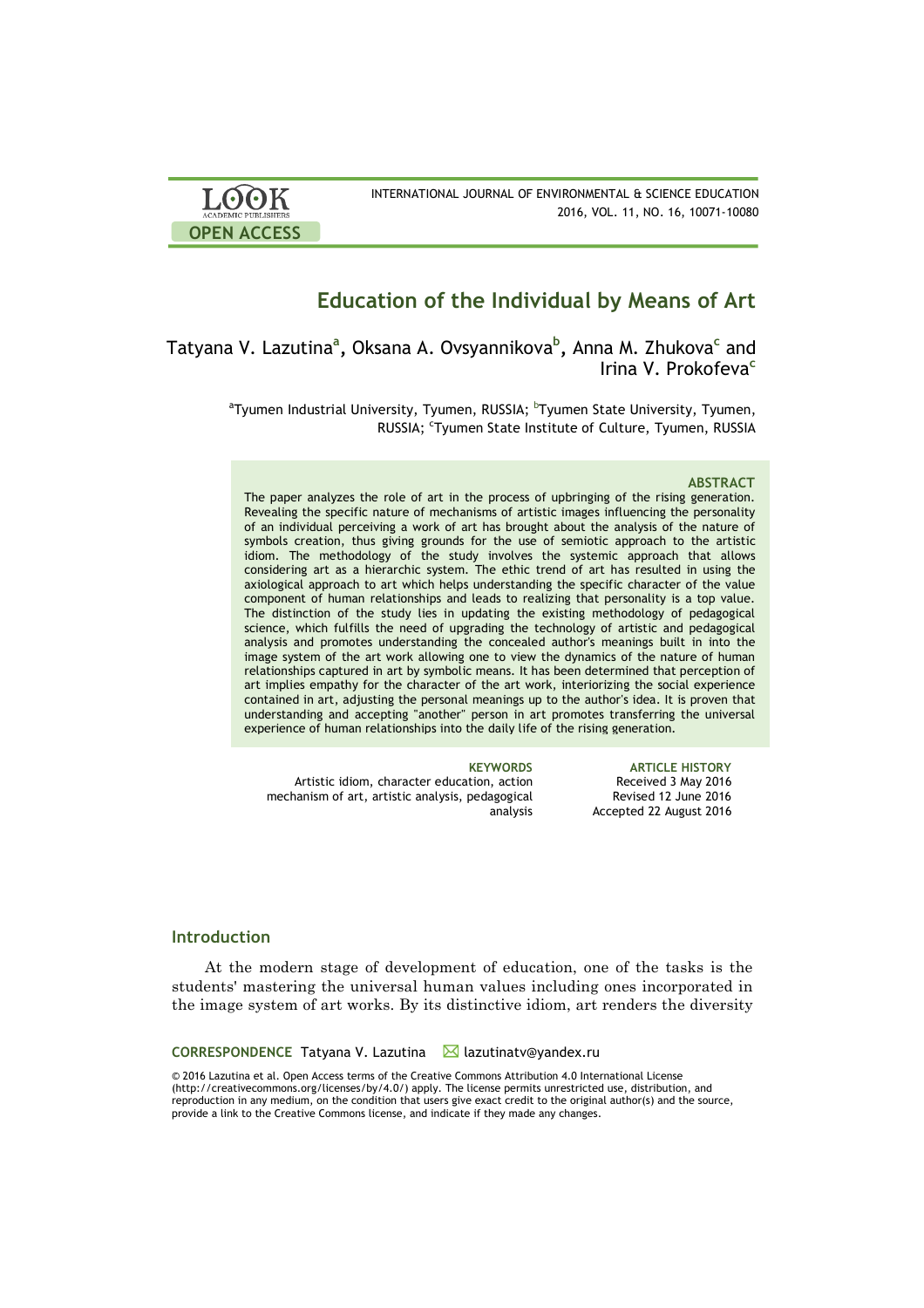of the value reference points world, among which the universal values (Truth, Kindness, Beauty) are of special importance. In other words, artistic idiom is an efficient means of cultivating and translating the universal human (universal) values. In the Russian axiology of art, special attention of researchers (Torshilova, 1989) is focused on understanding the role of upbringing function of art. In particular, according to E.M. Torshilova (1989), "respect for a human and the humanity" can be called the main principle of humanist art. In a genuine work of art, all the wealth of esthetic, moral, and social content is inbuilt, due to which such art teaches true humanism and belief in the strength of human mind, shapes the ability to love and respect a human as the highest spiritual value both in oneself and in others. The topicality of addressing the topic may be explained by the urge to overcome the technocratic approach in the society and education and it is called by the need of balancing the spheres of scientific and artistic thinking in the development of the rising generation. For it is the artistic idiom with its diversity of expressive devices (shapes, colors, lines, intonations, words) that allows understanding and "appropriating" the universal human values by the rising generation. The standpoint of humanism oriented education is also reflected in the foreign research. So, A.H. Маslow (1987) believes that learning via art is extremely important as it allows going beyond the straightforward "true – false". Such learning is more focused on the subjective. Working out the methodology that allows forming the worldview attitudes of the rising generation, applying the system of general theoretical methods in the practice of upbringing the youth by means of the artistic idiom presents a special interest for the modern Russian esthetics, pedagogics of art, and psychology of creativity.

# **Literature Review**

The problem of character education by means of art has attracted the interest of researchers since the antiquity up to our times. For instance, the ancient Greek philosophers discussed the nature of influence of the music ethos on the rising generation; notably, Plutarch (Reprint 1960-2004) mentioned that Greeks believed that gods had given music to the people not for pleasing their hearing but for keeping the proportion and harmony in their deeds. Modern psychologists, L.S. Vygotsky (1968) in particular, turn to the question of search for the psychological laws of the effect of art on humans. L.S. Vygotsky (1968) understood art as a way of balancing the human with the world and stressed its upbringing importance. M.M. Bakhtin (2000) while considering the process of perception of art as co-creativity of the perceiving individual, author and the character of the art work reveals the mechanism of influence of art on the individual via his grasping the main meaning of the work. In its turn, the upbringing effect of art consists in the fact that the super-meaning of the art work leads the reader, spectator, listener beyond the limits of the certain art work towards broader problems and phenomena of life. Despite this range of questions being worked on, the problems of upbringing by means of art, finding the methods and technologies for upbringing by means of various kinds of art, psychological mechanisms of action of art on the human remain relevant. M.M. Danina et al. (2015) studied the mechanism of the impact of art (such as movies) on the person in order to increase the effectiveness of its communication. N.E. Smakovskaya (2015) emphasizes the role of art in the integration of perceptual, intellectual, creative and reproductive processes of the subject. A.A. Melik-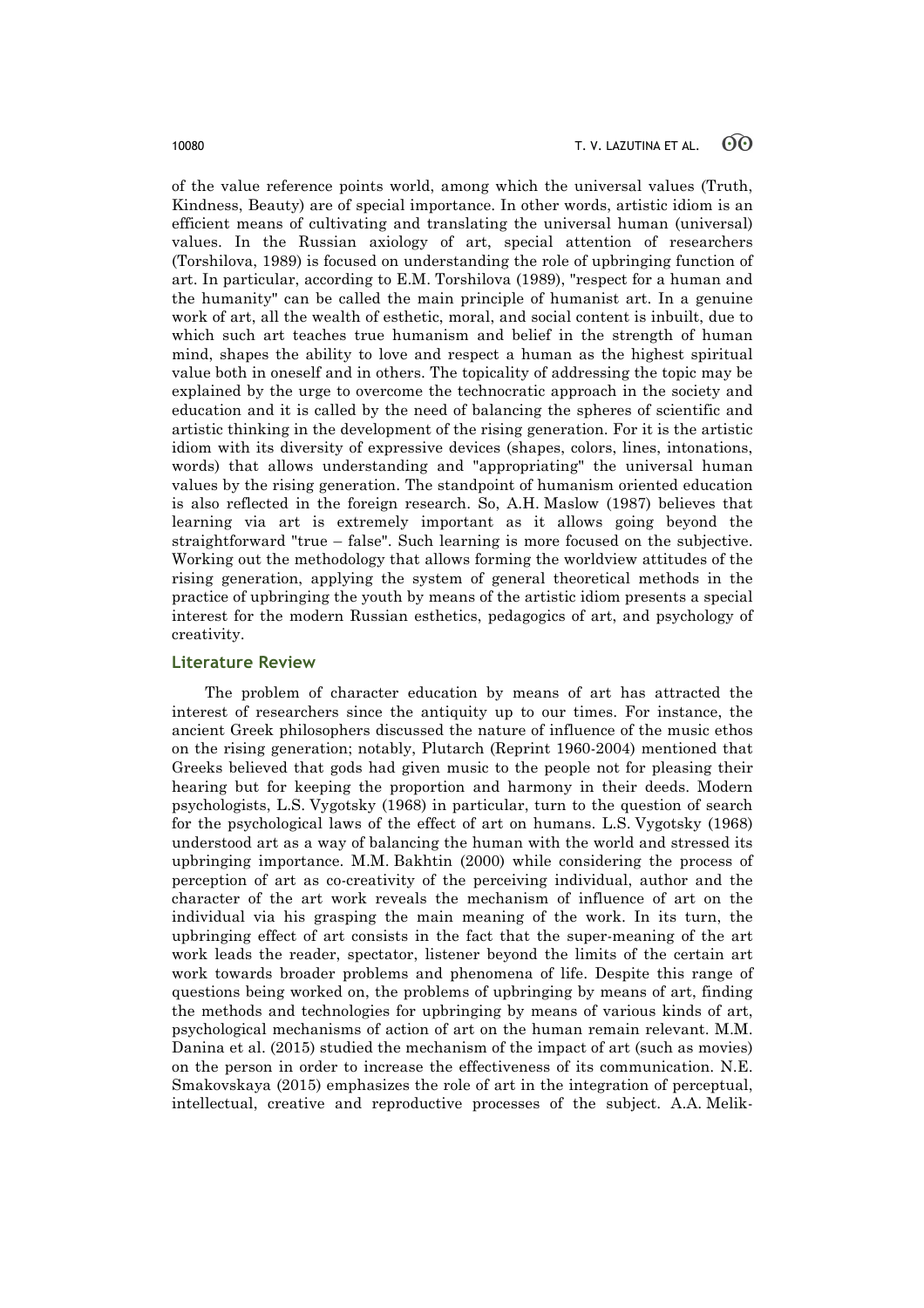Pashaev (1995) and N.G. Tagiltseva (2002) maintain that via the empathy mechanism art allows understanding not only the character of the art work but oneself too as well as it helps understand people in real life. In the foreign psychology of creativity, the researchers (Oehrle, 1996; Cain, 2015) point out the importance of cross-cultural education by means of art, music in particular, and form a thesis – to bring up the culture of tolerance. Notably, M. Cain (2015) writes about the opportunities of learning "Another" person and another culture through getting acquainted with the musical culture of various countries. At the same time, he mentions the gap between theory, debate and practice in the area of cultural diversity of musical education in Australia. On balance, the author makes out a special role of art in expanding the sphere of human relations. T. DeNora (2003) addresses the upbringing and developing capacities of art, citing the facts of music having properties that promote activation of human social skills and expanding the sphere of his image-related and emotional cognition. E. Oehler (1999) emphasizes the role of art space in the development of children`s communication with each other on the basis of the integrated process of education in children's education institutions in Germany.

Thus, it should be noted that first of all a wide range of esthetic and ethic problems are discussed in the research of Russian and foreign scholars, including studying the art as one of the most efficient means for upbringing the youth; second, in spite of the above scholars being interested in the problem of character education by means of art, the problem still appears unresolved, which conditioned the authors of this paper turning to studying the methods of upbringing of the rising generation by means of art based on revealing the mechanisms of action of art on the human.

## **Research Methods**

The paper is centered around studying the worldview influence of an art work on the rising generation. Turning to revealing the specific character of action of art on the human mind is conditioned by the necessity of understanding the role of art in the human life activity and in life of the society. Moreover, the introduction of art phenomena into the educational process is necessary for expanding the experience of relationships of the rising generation with the world surrounding it and with itself in order to harmonize the spheres of scientific and artistic thinking of students during learning the world and spiritual experience of the humanity.

The main mechanism of appropriation of art values by personality is interiorizing the values by experiencing and living them, by giving birth to a new personal meaning during communication and interaction with a work of art.

The mechanism of action of art can conventionally be marked by the pattern: the perception of an art work – empathy for the characters of the art work – interiorization, or appropriation of the social experience by means of artistic and pedagogical analysis – adjustment of one's own views.

The concept of the study is determined by the idea to teach the rising generation to understand and accept "Another" person in art (an author, a character), which will allow them to learn to understand and accept the person in daily life, i.e. to expand one's experience of human relationships.

The methodology of the research is based on using the artistic and pedagogical analysis of works of various kinds of arts from the viewpoint of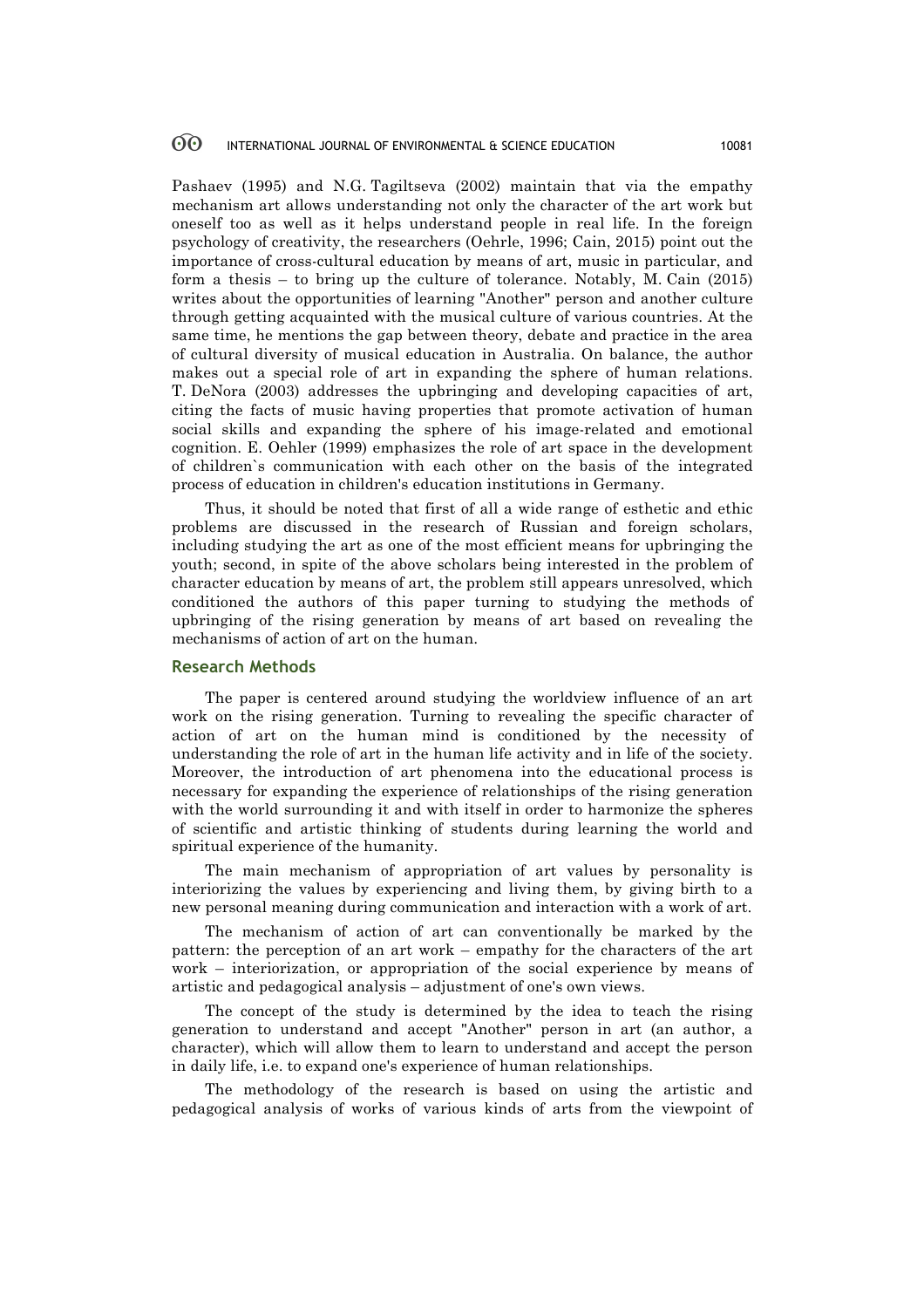finding the main idea of the work, values, revealing the particularities of human relationships relying on the artistic expression means and symbolism. Unlike the art review, the artistic and pedagogical analysis is accessible to the rising generation in the educational process within the "Art" subject area.

# **Results**

The research is dedicated to studying the mechanisms of moral and esthetic action of art on the personality of a child. During the research, it has been determined that mastering of humanistic values of art takes place during the esthetic activity of a human performed in its two forms: perception of art and creation of artistic product. In this paper, the perception in art is viewed as the basic form of human esthetic activity on the basis of which the activity of creating an artistic product is performed. The concept of the research is determined by understanding the perception of art works as a distinctive process of "spiritualization", "humanization", i.e. finding certain properties and qualities of oneself and other people in the perceived artistic creativity object (Hegel, 1826). According to the above viewpoint, art reflects the world not as such but in its "humanized" kind. It can be claimed that during perception of artistic works conditions are created for unfolding the creative potential of a child, the moral ideal to which he should tend, i.e. his superior "I" (Melik-Pashaev, 2000). By mastering the people's experience of attitudes towards the world through other people, a child learns himself; thus a person finds his own "I" while perceiving the works of art.

The perception of art works is only possible in the case when it is compared to and "layered" on the experience of feelings and includes empathy for the character of the artistic work (Nemensky, 1981; Medushevsky, 1976; Lazutina & Lazutin, 2015). A kind of "experience of feelings" participates in experiencing the individual being forming not only the personal experience of living through joys and sorrows but also allows realizing the in-depth meaning of social being, because in the artistic idiom, an immense experience of human feelings of previous generations is concentrated and generalized. Thus, it can be concluded that it is only via art that a human can not only study but also live by feelings another person's experience.

A full-fledged perception of the content of an art work implies not only the sensuous response but also comprehension and evaluation of everything which was perceived by feelings – which means, it includes not only the ability to experience but also the ability to understand another person and feel empathy for him. One perceiving an artistic meaning begins to understand oneself and other people in real life through understanding another person in art. It is this meaning of the notion "perception of art" that is revealed in the modern Russian pedagogical thought (Melik-Pashaev, 2000; Torshilova, 1989; Tagiltseva, 2002; Ovsyannikova, 2015).

Art is not a copy of real events but it acts as their reflection. In order to reach interaction with an art work at the level of life activity, an individual has to possess a capacity for transferring the information from the illusive aspect to the real one. Perception of art turns out to be a kind of "co-creativity", a dialogue of the sender (author) and the perceiver. Co-creativity makes the perception active, dynamic, and this creates an opportunity for transferring the knowledge obtained by the individual onto a broader area than art – into reality. Studying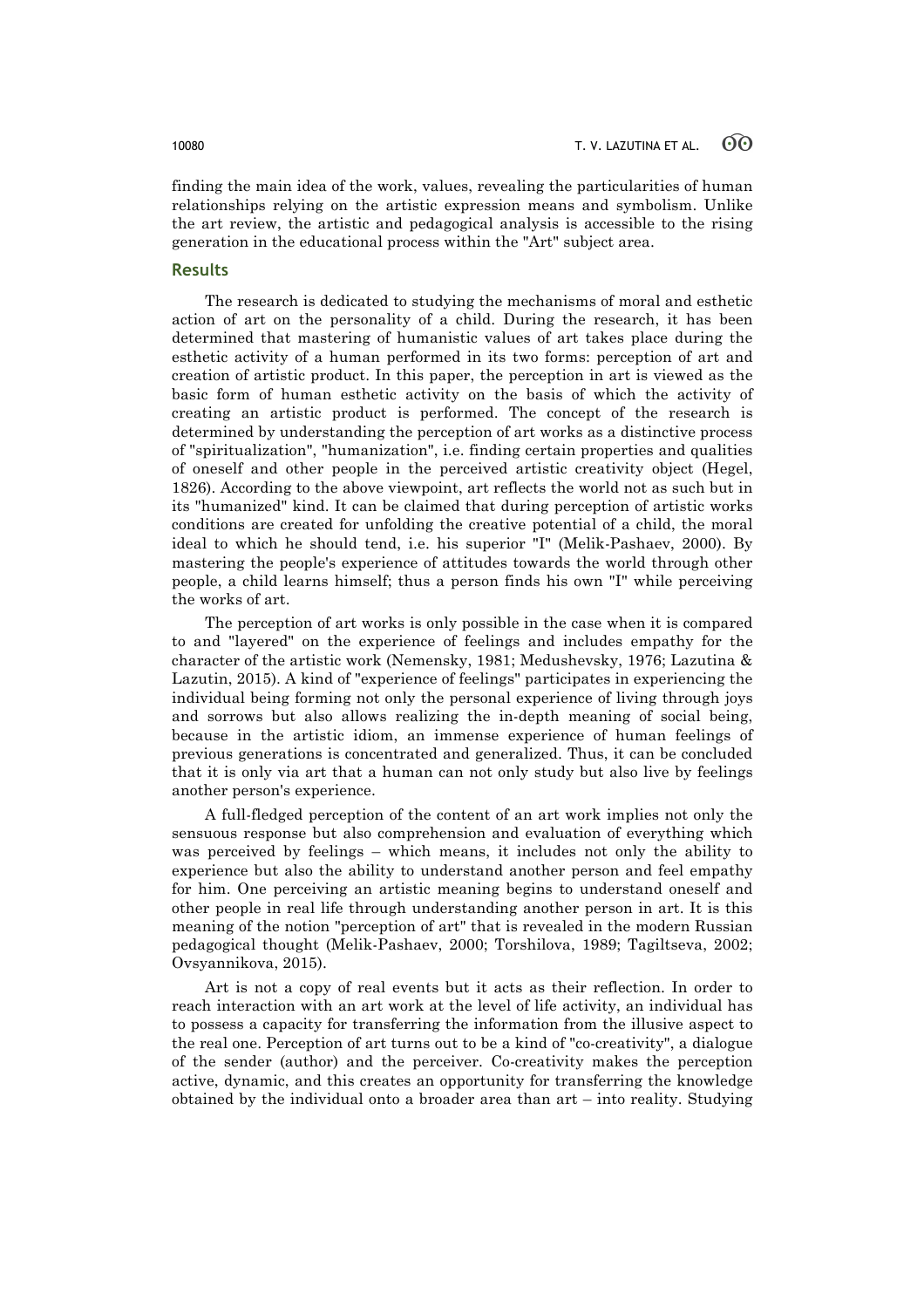the perception in art has shown that actualization and intensification of the points of life experience, thoughts, feelings, memories that are in tune with the content of the work are observed in a person actively engaged in a conditioned dialogic process with the author of an art work (Malyukov, 1999) . In other words, when perceiving the art work, an individual is as if involved into the "another one's" life activity and starts "living", "thinking" and "feeling" like another person – the character or the author of the work. Perception of art implies not only the external reception of information but also experiencing, comprehending of the information obtained, i.e. a child gets socialized and acquires certain skills of life in a human society by experiencing the life conditions described in the work as his own experience. Moreover, the information based on the spiritual experience of another person – the author – obtained when perceiving a work of art develops the child. On top of that, in the child's consciousness, comparison of the life reconstructed in the art work with his own experience takes place and then there emerges evaluation and comprehension of his feelings.

Thus, when comparing oneself to the author, the author's standpoint is already considered not as one's own but as that of "Another person", with the feeling or condition inbuilt in the art work being not only experienced but also analyzed. Comparing one's own standpoint to the author's one, a child comprehends the meaning of the art work. At the initial stage of perception of art, an individual becomes "Another person", further on – he "comes back" to "himself" enriched (if humanistic specimens of art works are perceived). That is, the content of the art work is present in him and to a smaller or larger extent alters all levels of his life activity influencing is actions and attitudes (Bakhtin, 2000). Studying and analyzing the works of modern authors in the spheres of esthetics, psychology, pedagogics of art allow outlining the mechanism of action of art on the personality of the rising generation: "another one's experience in art" that is experienced emotionally and mastered with the help of art becomes a personal possession of the rising generation and expands the sphere of its life relations. So happens socialization of a listener, reader, spectator, as well as interiorization, appropriation of social experience which is external to him, and adjustment of one's own views and reference points.

P.F. Lesgaft (1990) stresses that the action of art works on each type of children takes place to a larger or smaller extent, from optimizing or compensating kind of action up to trying to directly imitating the character of the work. However, despite all the human diversity and individuality, the supermeaning of the work of art inbuilt by the author is understood by each human in a relevant manner to the conceived by the author. It is here that the task of the upbringing action of the art works consists in – the comprehensive and diverse transfiguration of man's internal, spiritual sphere.

### **Discussion**

Art is a product of human reflection activity. An artist always expresses his attitude to the depicted via the picture; he expresses his feelings and thoughts about the depicted and reflects in the art a particularity of human relations in the given epoch as well as the attitude of the epoch towards man. Each artist is individual in choosing the means for expressing his feelings and attitudes. However, the artistic idiom is universal, this is why it can be understood by people of various nationalities, both adults and children. It can be stated that on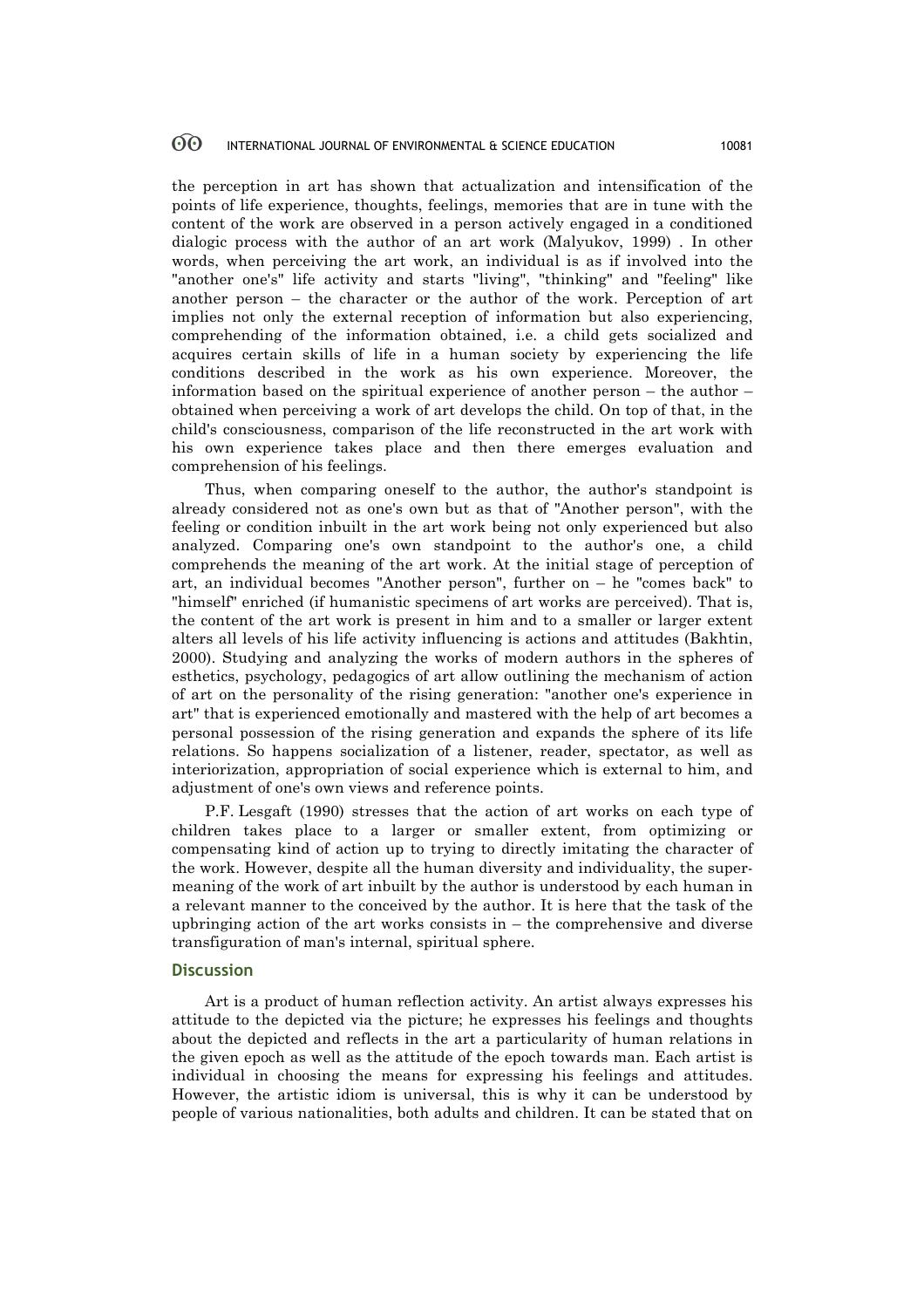the one hand the artistic idiom is individual as it is formed by the subject of artistic learning in line with his attitudes and preferences (for example, there is an author's style) and on the other hand it is universal.

A special kind of art based on the emotional and meaningful intonation is music. It can produce a direct and strong emotional influence on people because in it the human emotions, feelings, and moods i.e. what makes up the foundation of the human spiritual world are objectified (Medushevsky, 1976). Music is emotional in its essence, in its direct content. Owing to this, it becomes "emotional cognition" and gives unsurpassable opportunities for developing the human emotional sphere.

Speaking about the harmonious development of personality, L.S. Vygotsky (1968) named the unity of emotional and intellectual spheres of a child's mind as the most important condition of that. Music is a unique means of forming this unity, as it produces an immense effect both on the emotional and cognitive development of children.

Music does directly affect a human and his spiritual world, yet its direct upbringing effect is not to be spoken about. L.S. Vygotsky (1968) made a very good point about the delayed action of music: music cannot directly "transport" the morals into the human soul, it can only directly evoke the moral strengths sleeping in him, exciting the human emotions. The idea about the direct action generates the appropriate technique which ignores the "mechanism of perception" of music but confines itself to revealing the overall musical content in one cases and unilateral studying the expression means in other cases. The upbringing action of music is integrated in the very experience of music as a inherently valued phenomenon. The thing is that the events inbuilt in music can only be perceived by the listener only on condition of experiencing them emotionally and esthetically.

The system of musical intonations underlies the musical idiom influencing the human emotional sphere. Musical intonations are analogs of human emotional conditions. Perception of music is associated with the ability to hear the intonation of the character of the work, to sense his feelings empathizing with him. A musical piece evokes in one a complicated world of feelings and emotions that are extended, intensified and compared to the life and musical experience the subject has already got.

V.V. Medushevsky (1976) stresses that the musical intonations open up "Another" person in art. Owing to the emotional meaning of intonations, a listener feels and empathizes with the person. One who knows how to decode the inner meaning of music learns to understand and accept other people through its content.

The next step is to consider the upbringing potential of works of various kinds of art from the standpoint of artistic and pedagogical analysis as one of the ways of upbringing the rising generation by means of art. Although the artistic and pedagogical analysis includes the elements of comparative historical and formal analysis, its essence consists in determining the main (principal) idea of the art work. In order to achieve this goal, the following tasks have to be solved: to identify values inbuilt in the artistic work; to determine the characteristics of conditions of a human on the basis of "deciphering" the artistic idiom, its images and symbols. The mechanism of performing the artistic and pedagogical analysis at the courses of the "Art" subject area is actualized through the chain of direct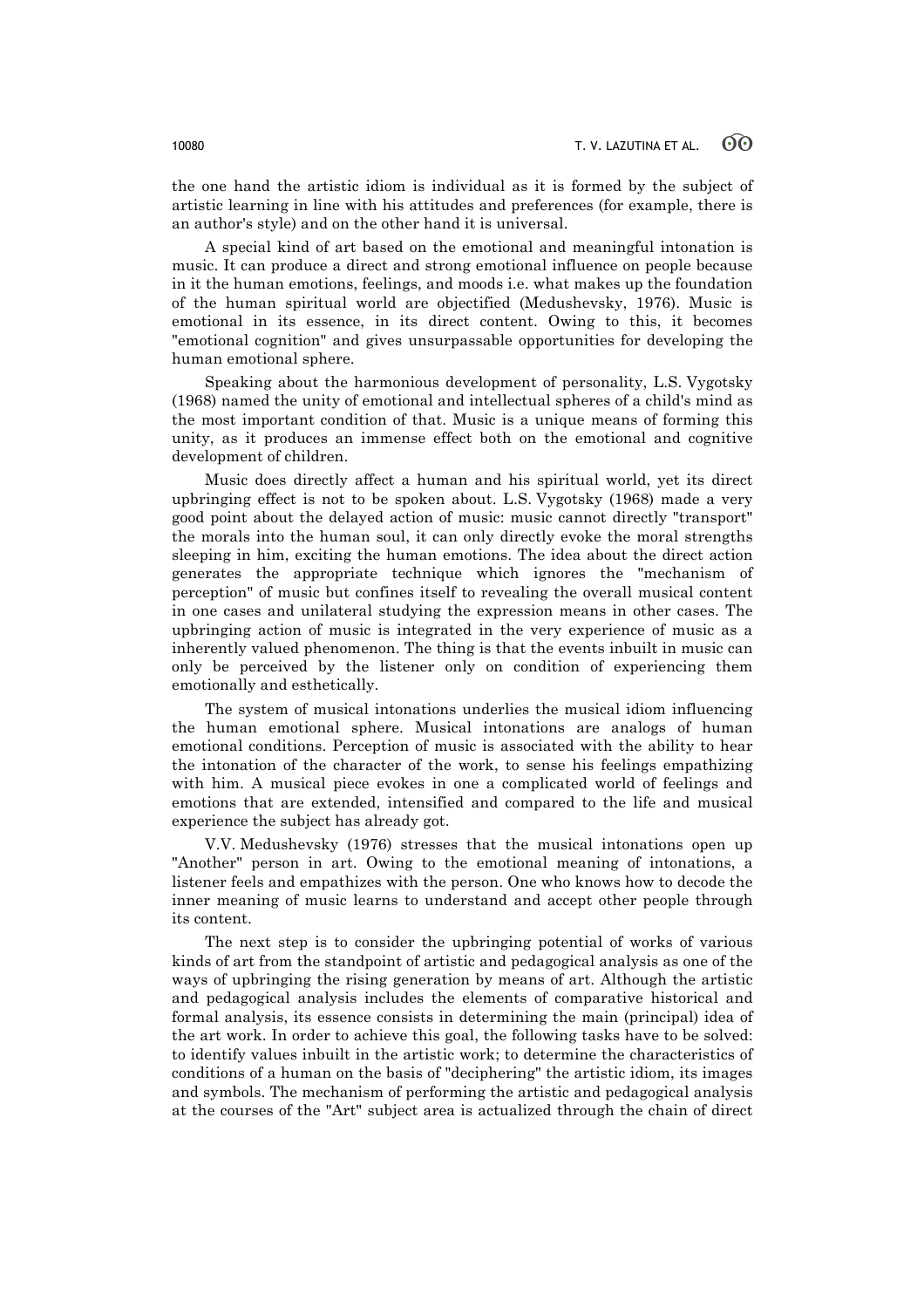and leading questions (asked both by the teacher and by the learners). The questions may be as follows: what condition of a human is depicted in this musical piece, in your opinion? What nature of human relations does this architectural structure reflect? What do you think what ideas and concealed meaning does the sculpture perceived symbolize? Compare the characters of people portrayed in the picture: what value reference points does each of them have, in your opinion? How do pictures of nature reflect feelings and characters of literary heroes etc.? Certainly, to answer the questions learners will have to turn to comparison of artistic means of expression in the works of art: to the nature of musical intonations, artistic lines and architectural shapes, to the way characters move, to their mimics, facial expressions; to decoding the symbolic meaning of colors, pictures of nature that reflect the condition of literary and musical characters etc. The most important thing is the opportunity to understand "Another" person in art, to empathize, to have a dialogue with the person and to accept the person. Understanding and acceptance of "Another" person in art will enable the rising generation to learn to understand and accept the person in daily life, i.e. to expand one's experience of human relationships (Ovsyannikova, 2008). Now, the upbringing function of art will be considered, with turning to examples of various kinds of art (painting, music etc.) within the context of artistic and pedagogical analysis.

In instrumental music, the genre of "musical landscape" is interested that is associated with intonations of "personified" nature and was developed in works of both Russian (M.I. Glinka, P.I. Tchaikovsky, N.A. Rimsky-Korsakov) and foreign composers (C. Debussy, G. Bizet etc.). For instance, the works creating the image of the waves are considered: the introduction to the opera "Sadko" by N.A. Rimsky-Korsakov "The Blue Ocean-Sea" and "The Sea" by C. Debussy. In the first work, the image of the sea is depicted by means of the idiom of music (melody, harmony, rhythm etc.) through the prism of expressing the spiritual world of an excited alarmed person (to express such a human condition, the composer uses the intonations of "flow or rolling of the sea waves"). The second work shows the image of calmness and peace. So, C. Debussy uses the device of sound imagery imitating the movement of water (not gradual high and low tides of the sea waves but smaller rolling of waves, a kind of their careless play) to render the image symbolizing the peace of mind and unity with the nature.

According to B.M. Nemensky (1981), the nature of human relations is reflected in architecture that is often called a chronicle of human relations, a chronicle of understanding the world. Architecture shapes the environment for a certain way of human life and sets the nature of relationships between people. Thus it performs not only the esthetic but also ideological function. For example, Muslim architecture is based on mosques the external walls of which bear the compulsory quotes from Koran reminding the Muslims about the moral path of man (Abdel, 1970). On top of that, the idiom of architecture is symbolic (the dome of the mosque is of a smooth rounded shape without steep and sharp structures, with the rounded shapes of mosques symbolizing the cordial, peaceful and benevolent attitudes of people to each other). As for the minarets towering above them, these show the aspiration for perfection, majesty and beauty of man and human relations. Buddhist art also has got ideas of non-doing of evil and violence. It is known that the traditional sculptural image of one thousand hands Buddha has existed since the earliest times: Buddha is seated on a lotus flower with the numerous hands flung up around his head and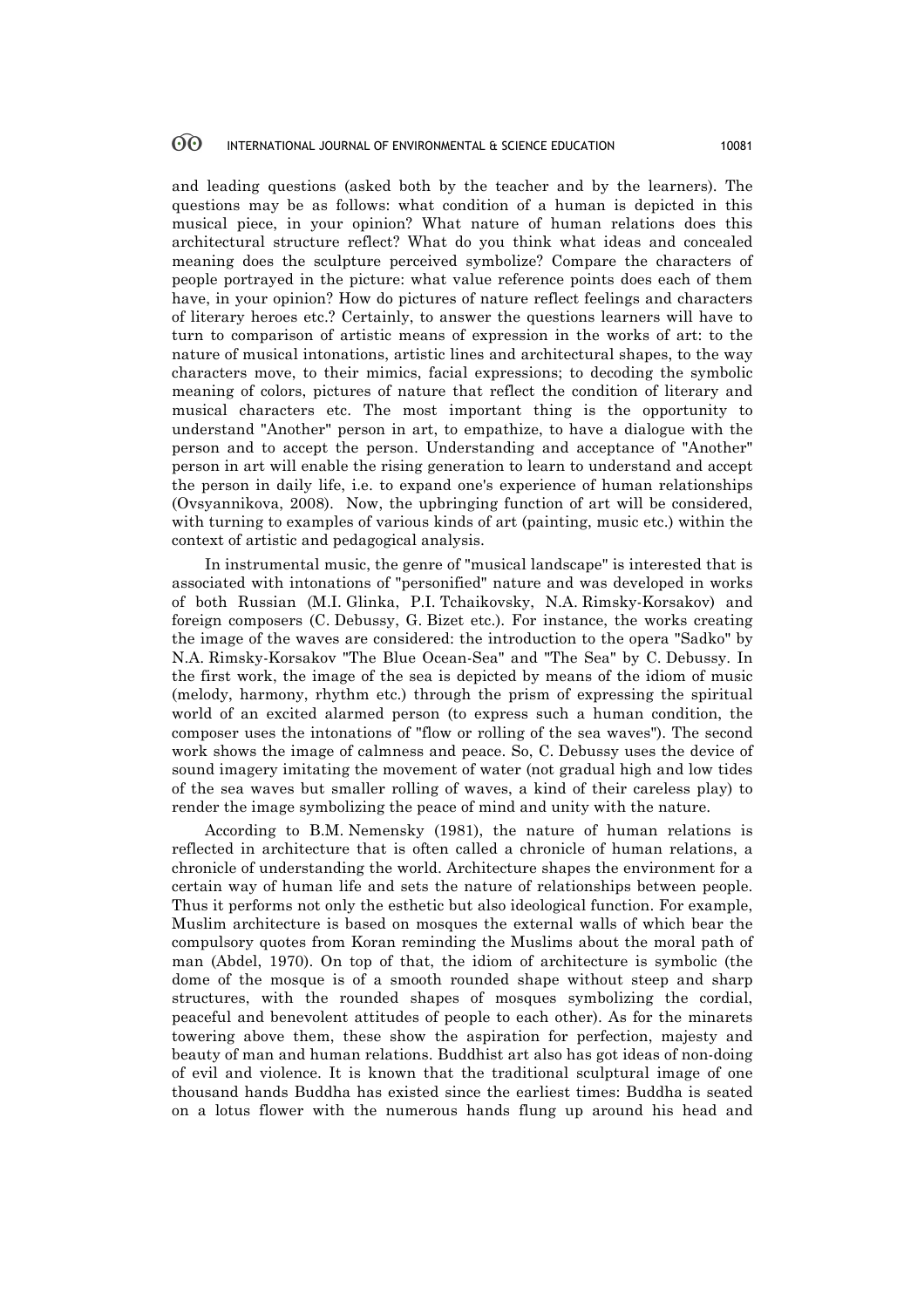shoulders and one thousand eyes painted in the open palms. The meaning of this religious image is as follows: Buddha has got one thousand eyes for seeing all injustice committed in the world and one thousand hands to give a helping hand to all the suffering ones and to keep off grief and miseries from them (Buber, 1966). Buddhism has always tended to social and moral instruction which it tried to embody in quite definite artistic images, in sculpture as the case is.

The value-related nature of human attitudes to the world manifests itself in the fine art. For example, in Titian's painting "Christ Carrying the Cross" (1506- 1507), the images symbolizing the good and the evil human qualities are inbuilt. So, the robber is depicted as putting a rope on Christ's neck, his eyes squinted, lips tight, eyebrows frowned, and the nose has a crooked shape. All facial features of the robber suggest his evil intentions. By contrast, Christ is depicted as a kind and open person: his look is full of kindness, with eyes wide open, but there is no place for fear in them, just the fair calmness.

Raphael Sanzio's paintings "St Michael Slaying The Devil" and "St George Fighting the Dragon" narrate about the victory of the good over the evil. They kill the serpent - St Michael with a sword, St George with a lance – who is the symbol of the evil in the picture. The dialectics of the good and the evil is rendered via the color semantics (the serpent is painted dark, and St George is seated on a white mount, St Michael holds a white shield in his hand).

The topics of harmony and unity of all the living are brought into life in the Chinese painting where the main means of expressing the most significant human conditions, feelings and esthetic ideals is nature. The dialectics of the eternal and instantaneous, unchanging and volant is actualized in the Chinese art through the system of decorative convention and symbolism. In tradition Chinese painting, there is the style "xieyi" (expression of an idea). The art of "xieyi" is filled with philosophical meaning and makes one think about the important and the secondary in this life, about the good and the evil.

The works of the Chinese painters Ren Yi (Ren Bonian) (1840-1895), Wu Changshuo (1844-1927), and Chen Shizeng (1876-1924) are based on creating the images of beauty and humanism. Pictures by Wu Changshuo that depict bunches of ripe fruit, flowers in blossom and the like are saturated with love for all the living. In works of another Chinese painter, Qi Baishi, each small picture was a ground for large and important generalization. The painting of this artist is deeply humane, notwithstanding the fact that it is almost exclusively dedicated to nature and there are hardly any picture of man. Qi Baishi always highlights the concealed meaning of the phenomenon, e.g. by showing not so much a roughly made rustic jug rather than the caring tenderness of peasant's hands that have put there a bright bunch of flowers. In his picture "Crabs and carps", a harmonious co-existence of different river inhabitants in one environment is shown. Such co-existence can be compared with the unity of people of various nations on the planet Earth.

The Chinese landscape painting is also full of originality and it reflects human feelings as well. A.I. Burov (1956) calls landscape the truth of human feelings in the suggested circumstances of the nature. The value of the Chinese landscape painting consists in the concealed subtext built in by the artist during creation of the paintings. The nature symbolically reflects the human spiritual world, his feelings, to which N.A. Vinogradova (1972) points rightfully: "… The symbols of the Chinese landscape had resulted from the continuous turning to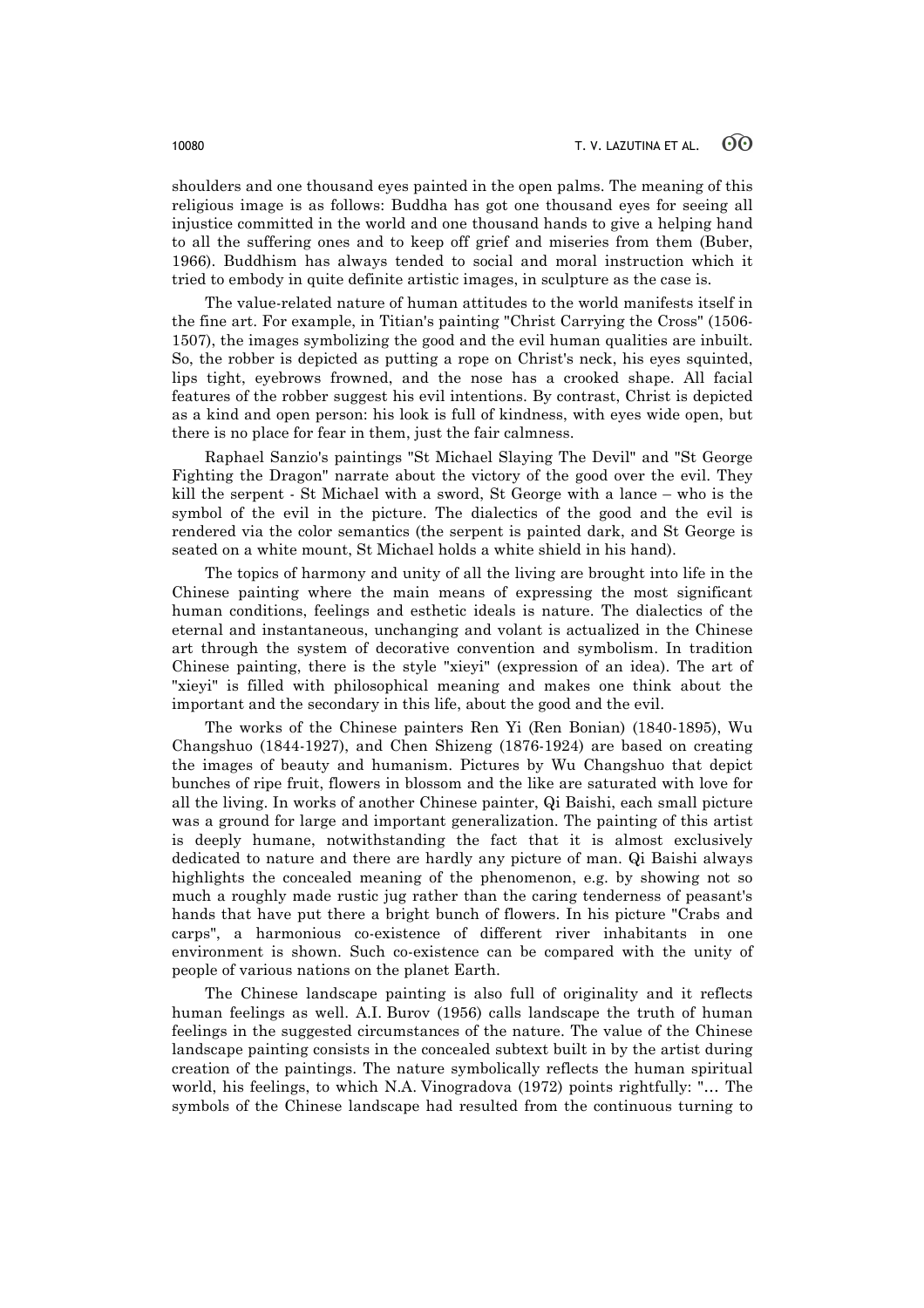images of nature for rendering the human feelings… Human qualities have also been measured against the nature since the old times. For instance, a peony is a symbol of renown and wealth while bamboo is associated with wisdom of a scientist. The lush lotus… was a sign of a pure person…" (Vinogradova, 1972).

Literary art can also perform the upbringing function. The works of A.S. Pushkin, both prosaic and poetic ones, are the "emotional code" (Burov, 1956) of a normal sane person and his relationships with the external world. In each work by Pushkin, the human characters are depicted in a truthful and versatile manner. The feelings and characters of literary characters are also vividly portrayed in the pictures of nature (so-called literary landscapes). For example, the pictures of nature in Pushkin's "Eugene Onegin" (chapter one) allow feeling deeper the condition of the character's love and inaccessibility of the subject of his adoration. "I remember the sea before a storm: How envious was I of the waves. Rushing in sequence without form. To lie at her feet in loving embrace." The versatility of images of Pushkin's characters enables the reader to analyze the greatest fight of human feelings and characters, to compare it against his own life experience and find the moral ideal to be guided by in his subsequent life.

Thus, the artistic and pedagogical analysis allows developing an important quality of a spectator, listener – an ability to watch the development of artistic idea of the author of this or that art work in a concentrated and attentive manner, which allows the person perceiving art not only to understand the artistic meanings and concept of the author of the work but also to enrich the meanings by his own life and artistic experience, i.e. to be actively involved in the process of symbolization.

# **Conclusion**

Art disposes of an immense upbringing and educational potential. Unfortunately, it can be stated that in the recent years the technocratic approach to character education has prevailed in the education system. The object of art (regardless of its kinds and genres) are relationships in the "humanto-world" system. In connection to this studying art as a special social and cultural reality will enable the rising generation to perceive and realize the versatile experience of human relationships captured in various works of art (Ovsyannikova, 2016).

The upbringing role of art consists in demonstrating and cultivating the value of humanism in its best specimens. The main thesis of an art work is respect for a human and the humanity.

The mechanism of action of meaningful images of art on the mind of a human perceiving them includes the following stages: essentially, the perception of an art work, empathy for the characters of the art work, interiorization by artistic and pedagogical analysis, and adjustment of one's own views. In its turn, empathy for the characters of an art work implies a dialogue, co-creativity with the author and the art work character. The artistic and pedagogical analysis involves the analysis and evaluation of the perceived (artistic composition) from the standpoint of correlation of the main idea of the work with the world of universal human values, including the particularities of human relations on the basis of decoding the artistic idiom and determining its concealed meanings.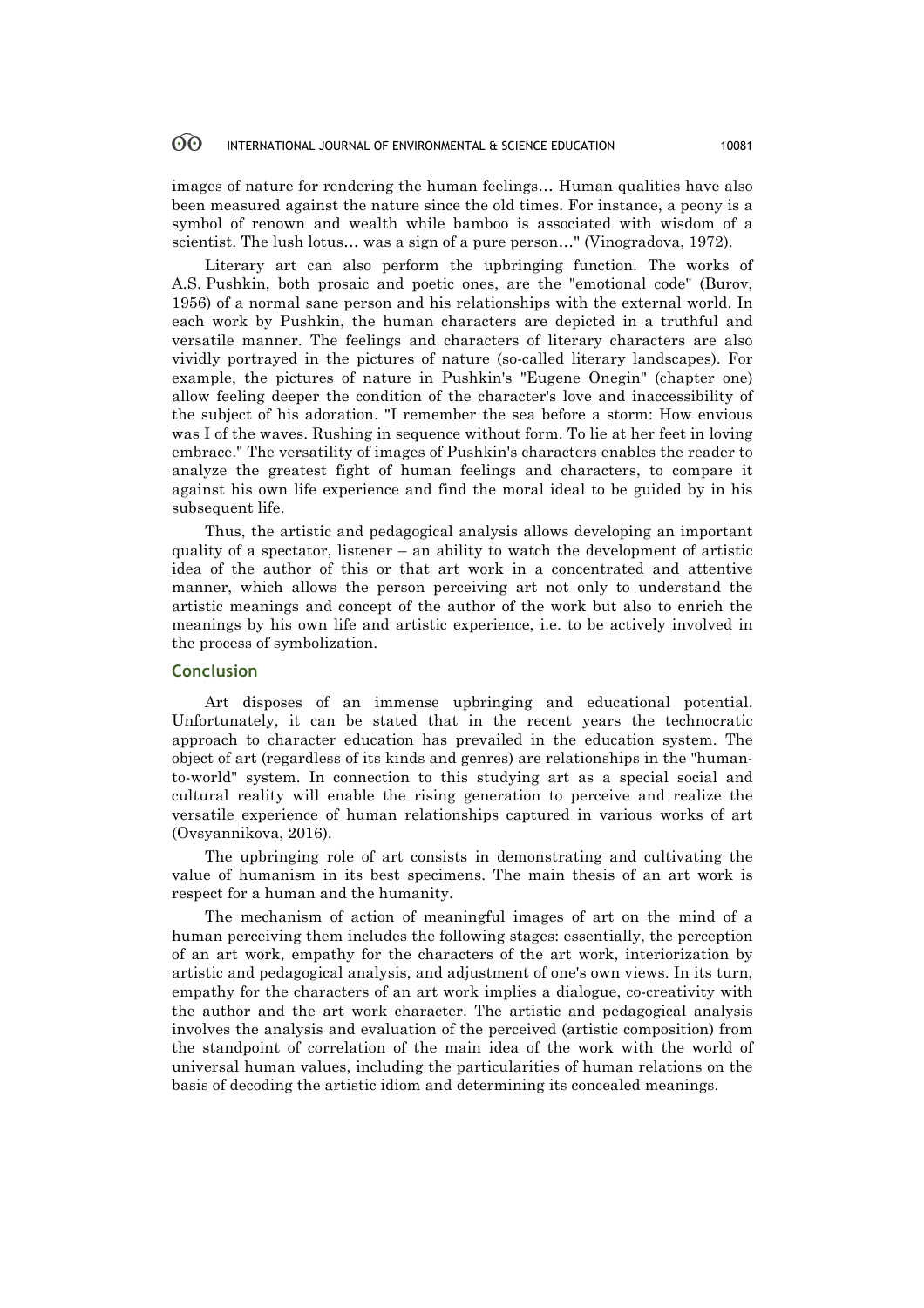The artistic idiom contains a system of expressive (depictive) media (Lazutina & Lazutin, 2015). The existence of a "depictive formula" of art can be deduced which allows rendering the particularities of the nature of behavioral response of people, vividly depicting the appearance and actions of animals, fairy tale characters, as well as that of an "expressive formula" demonstrating the dynamics of the human emotional conditions, human attitude to the world of social realm.

The expressive (depictive) capacities of art are unlimited and are fulfilled by means of a distinctive language of symbols (color, shapes etc.). It should be pointed out that art is symbolic. Its arsenal is made up by a complex of sign formations, signals, signs and families of signs, and symbols. To the typical "depictive" and "expressive formulas" in art, basic ideas can be referred (and here the archetype nature of the artistic idiom manifests itself) that the individual perceiving the art work (a spectator, listener, reader etc.) during the symbolization process grasps by intuition and deciphers the concealed meaning built in by the author in images of the art work. The artistic and pedagogical analysis helps not only evaluate but also realize the author's idea and to word one's attitude to it.

The technology of artistic and pedagogical analysis is based on wording a number of direct and leading questions by the teacher and students that help reveal the author's idea, the kind of author's (or character's) attitude to other people and events, which allows realizing one's own attitude to the author's meaning and understanding "another" person by means of the image system of art.

Thus, the upbringing effect of art is determined by understanding "another" person in art in the diversity of his relations and by transferring this experience into the daily practice of the rising generation.

### **Disclosure statement**

No potential conflict of interest was reported by the authors.

### **Notes on contributors**

**Tatyana V. Lazutina** is a Doctor of Philosophy, Associate Professor, Professor of the Department for Humanities at the Institute of management and business of Tyumen Industrial University, Tyumen, Russia.

**Oksana V. Ovsyannikova,** PhD, Associate Professor of the Department of Art at the Institute of psychology and pedagogy of Tyumen State University, Tyumen, Russia.

**Anna M. Zhukova,** PhD, Associate Professor of the Departament of Music Theory and Music Education at the Faculty of music, theater and choreography of Tyumen State Institute of Culture, Tyumen, Russia.

**Irina V. Prokofeva,** PhD, Associate Professor of the Departament of Music Theory and Music Education at the Faculty of music, theater and choreography of Tyumen State Institute of Culture, Tyumen, Russia.

### **References**

Abdel, A.K. (1970). *L`islam et la question racial.* UNESCO, 13 p.

- Bahtin, M.M. (2000). *The author and the hero. The philosophical foundations of human Sciences*. St.Petersburg: ABC book, 893 p.
- Buber, M. (1966). *Ich und Du.* Direct access: http://www.plam.ru/camosov/duhovnost\_ formy\_principy\_podhody\_tom\_i/p3.php